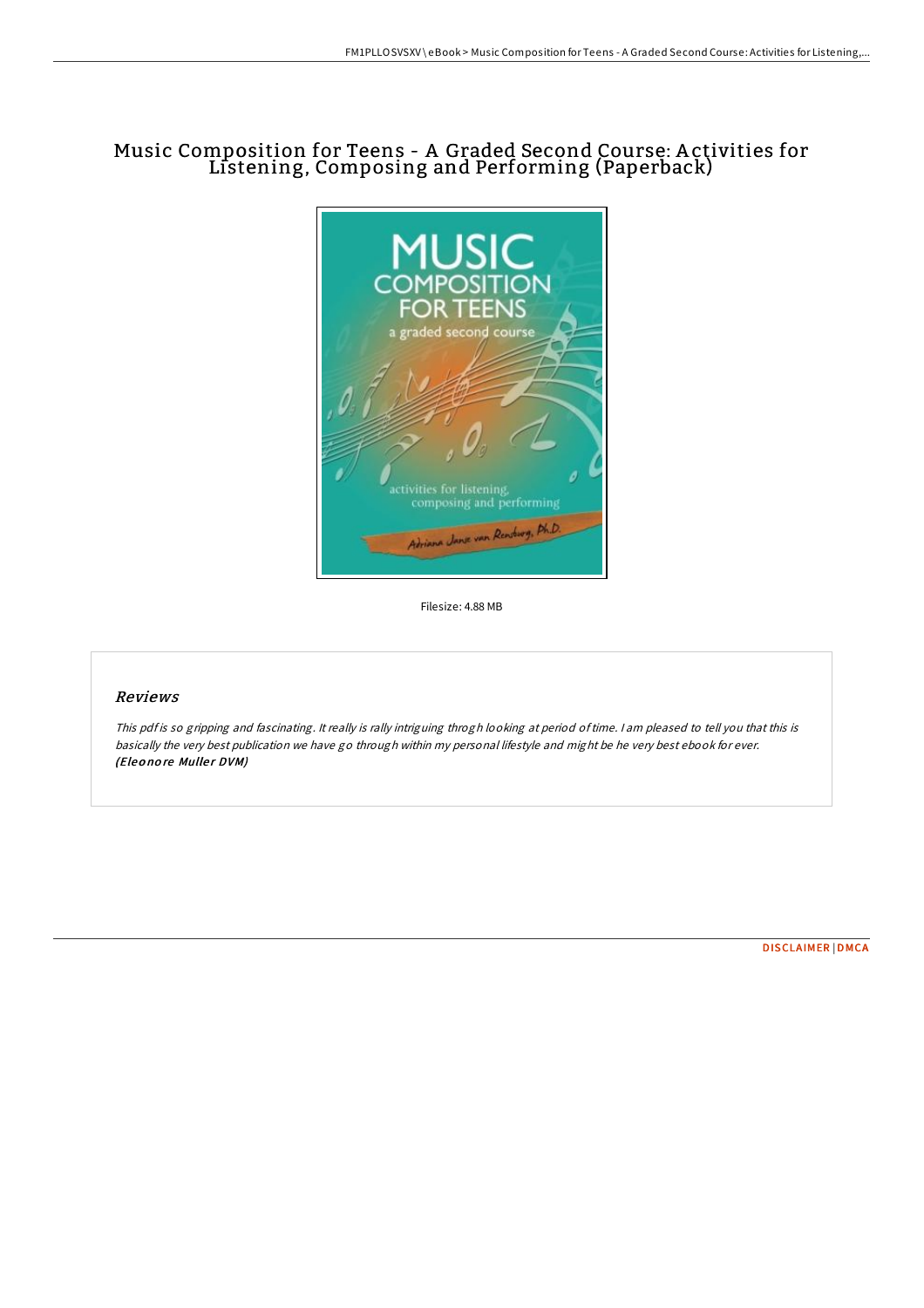## MUSIC COMPOSITION FOR TEENS - A GRADED SECOND COURSE: ACTIVITIES FOR LISTENING, COMPOSING AND PERFORMING (PAPERBACK)



Createspace, United States, 2014. Paperback. Condition: New. Language: English . Brand New Book \*\*\*\*\* Print on Demand \*\*\*\*\*.This book is written as an aid for the creative teacher who wishes to expand composition in the music class. It is a graded course, following on Music Composition for Teens - a graded First Course. Activities include assignments on more advanced work including triads, secondary triads, four-part writing and twentieth-century techniques. This is also a multimedia course that uses keyboards, instruments, video, recording devices, computers, notation software and other media. It is aimed at encouraging student interactivity with various media. It is also a multiarts course as visual, dramatic and language arts are included where applicable. The course includes music from various cultures and this multi-cultural approach allows students to develop a deeper understanding of various tone systems, instruments and musical approaches used across the world. Assignments focus on structured creativity which guides students to symbolize sound through guided composition activities, thus enabling students to acquire a musical literacy. This composition course is neither a theory nor a harmony method, but rather a composition skill and knowledge builder. Teachers may supplement composition assignments with more detailed theory and harmony work. This course is aimed at the acquisition of standard notation skills. In addition there is an introduction to the use of improvisation, electronic media and twentieth-century techniques employing graphic notation. Composition assignments begin with simple two or four measure phrases exploring new concepts. The assignments become more challenging as the course progresses. Compositions need not be enormous works of many pages. Indeed, shorter compositions which accurately demonstrate a compositional device will be far more worthwhile and less daunting to the beginner composer. Any of the composition assignments can be expanded if necessary. Even the simplest four measure structure can be expanded to...

Read Music Composition for Teens - A Graded Second Course: [Activitie](http://almighty24.tech/music-composition-for-teens-a-graded-second-cour.html)s for Listening, Composing and Performing (Paperback) Online

B Download PDF Music Composition for Teens - A Graded Second Course: [Activitie](http://almighty24.tech/music-composition-for-teens-a-graded-second-cour.html)s for Listening, Composing and Performing (Paperback)